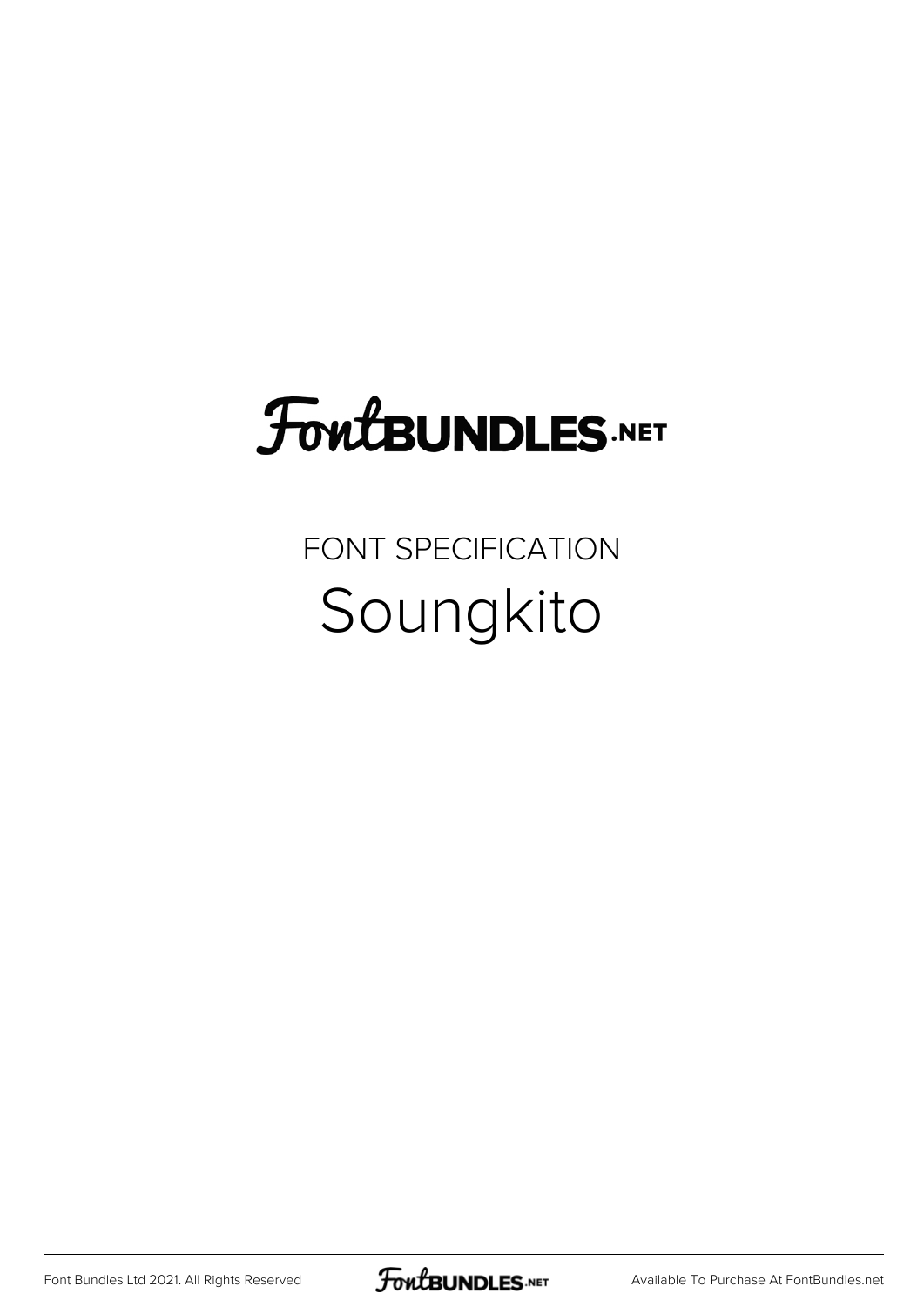#### Soungkito - Regular

**Uppercase Characters** 

### **ABCDEFGHIJKLMNOPORSTUV** WXYZ

Lowercase Characters

## abcdefghizklmnopqrstuv wxyz

**Numbers** 

#### 0123456789

**Punctuation and Symbols** 



All Other Glyphs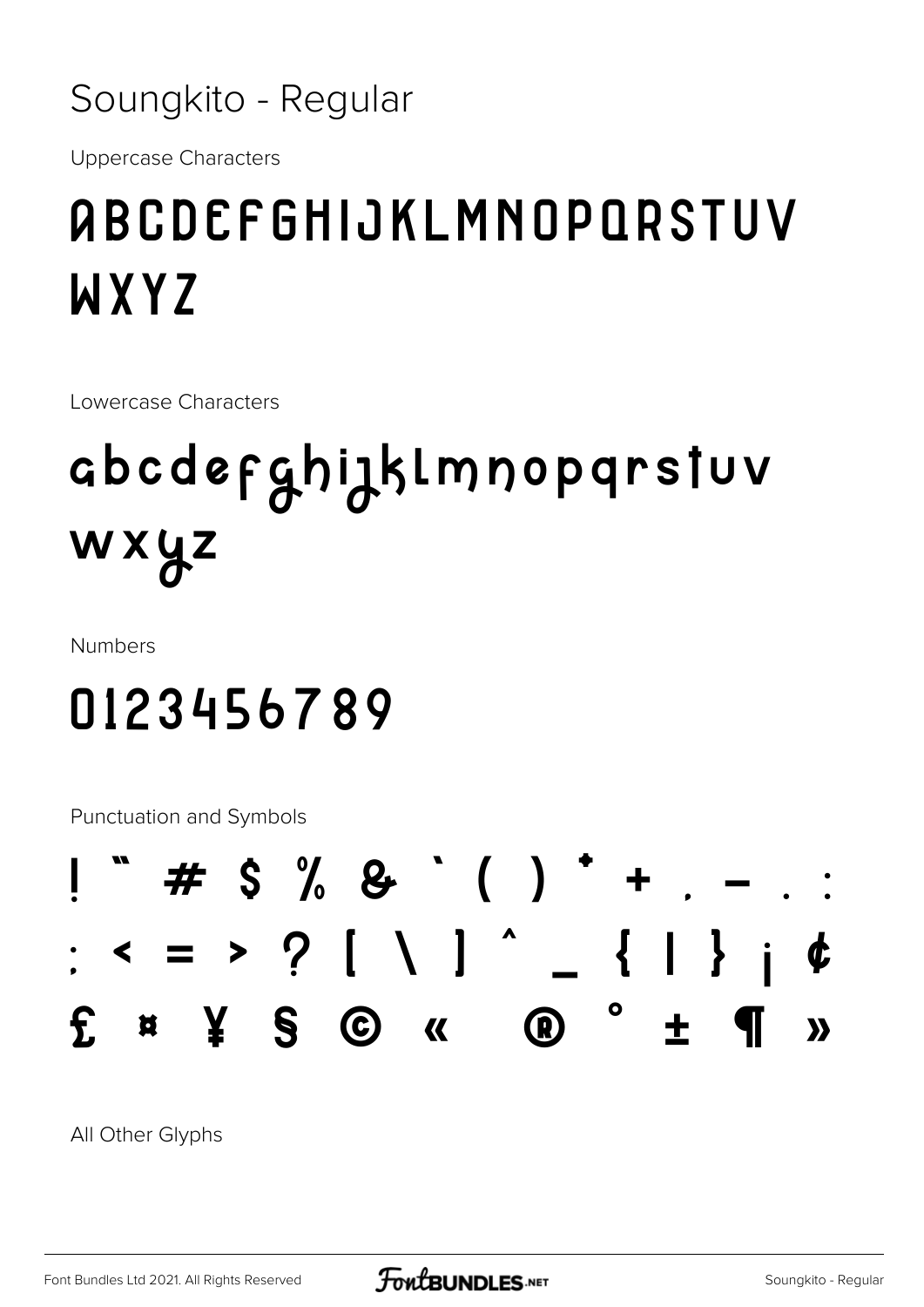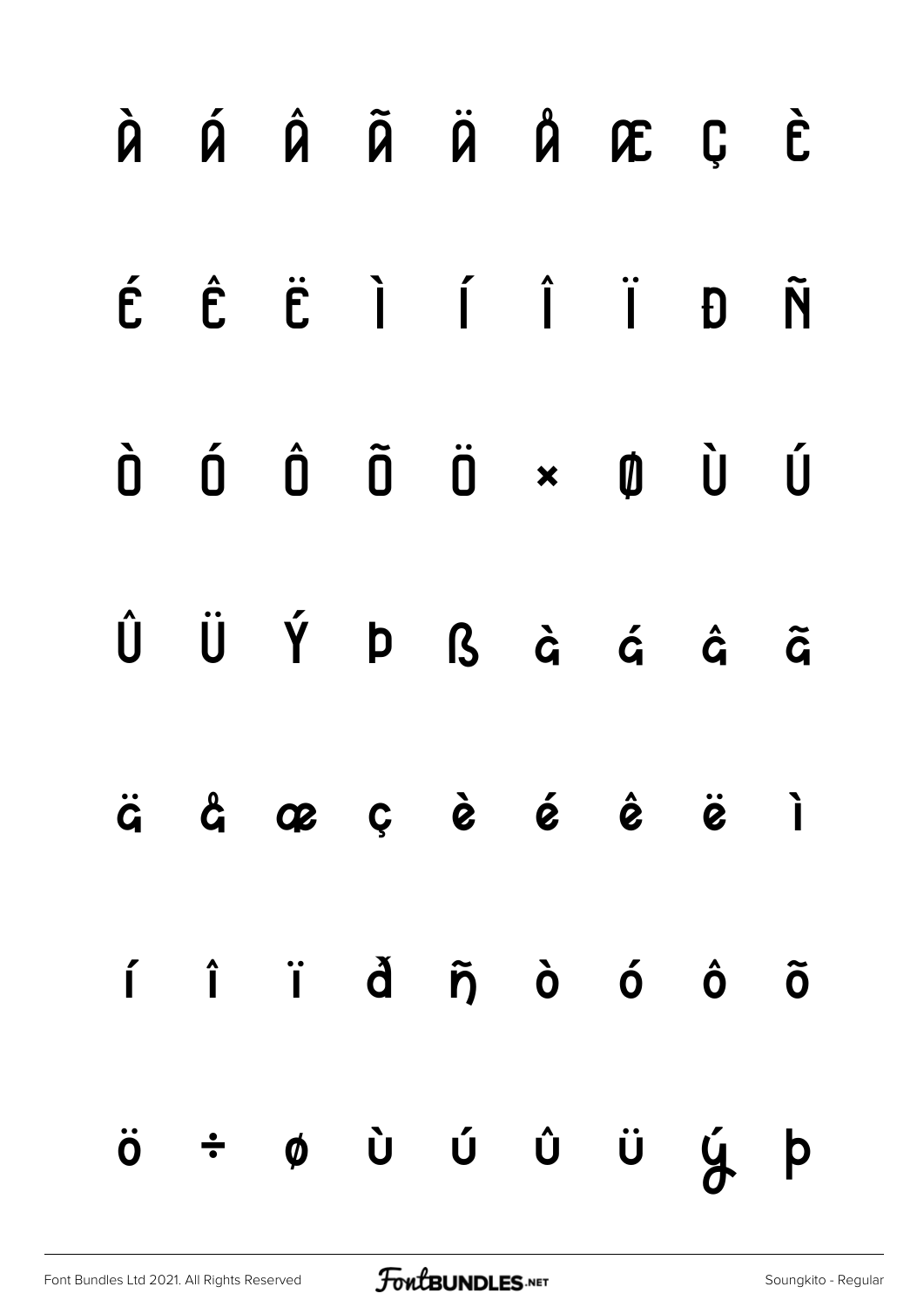# $\ddot{y}$  i  $L$  i  $C\mathbf{E}$  or  $\dot{S}$  is  $\ddot{Y}$  $\check{\mathsf{Z}}$ w  $\check{z}$  f  $\Sigma$   $\mu$   $-$ **TM**  $\bullet$  ...  $\%$  ( )  $\boldsymbol{\epsilon}$  $\leq$   $\geq$  cp cp ck cm cn  $\cup$ n  $\neq$ Um Up Ur B d G J B l  $\mathbf{u} \cdot \mathbf{u} \cdot \mathbf{v} \cdot \mathbf{v} \cdot \mathbf{v} \cdot \mathbf{v} \cdot \mathbf{v} \cdot \mathbf{v} \cdot \mathbf{v} \cdot \mathbf{v} \cdot \mathbf{v} \cdot \mathbf{v} \cdot \mathbf{v} \cdot \mathbf{v} \cdot \mathbf{v} \cdot \mathbf{v} \cdot \mathbf{v} \cdot \mathbf{v} \cdot \mathbf{v} \cdot \mathbf{v} \cdot \mathbf{v} \cdot \mathbf{v} \cdot \mathbf{v} \cdot \mathbf{v} \cdot \mathbf{v} \cdot \mathbf{v} \cdot \mathbf{v} \cdot \mathbf{$ LANGANAN